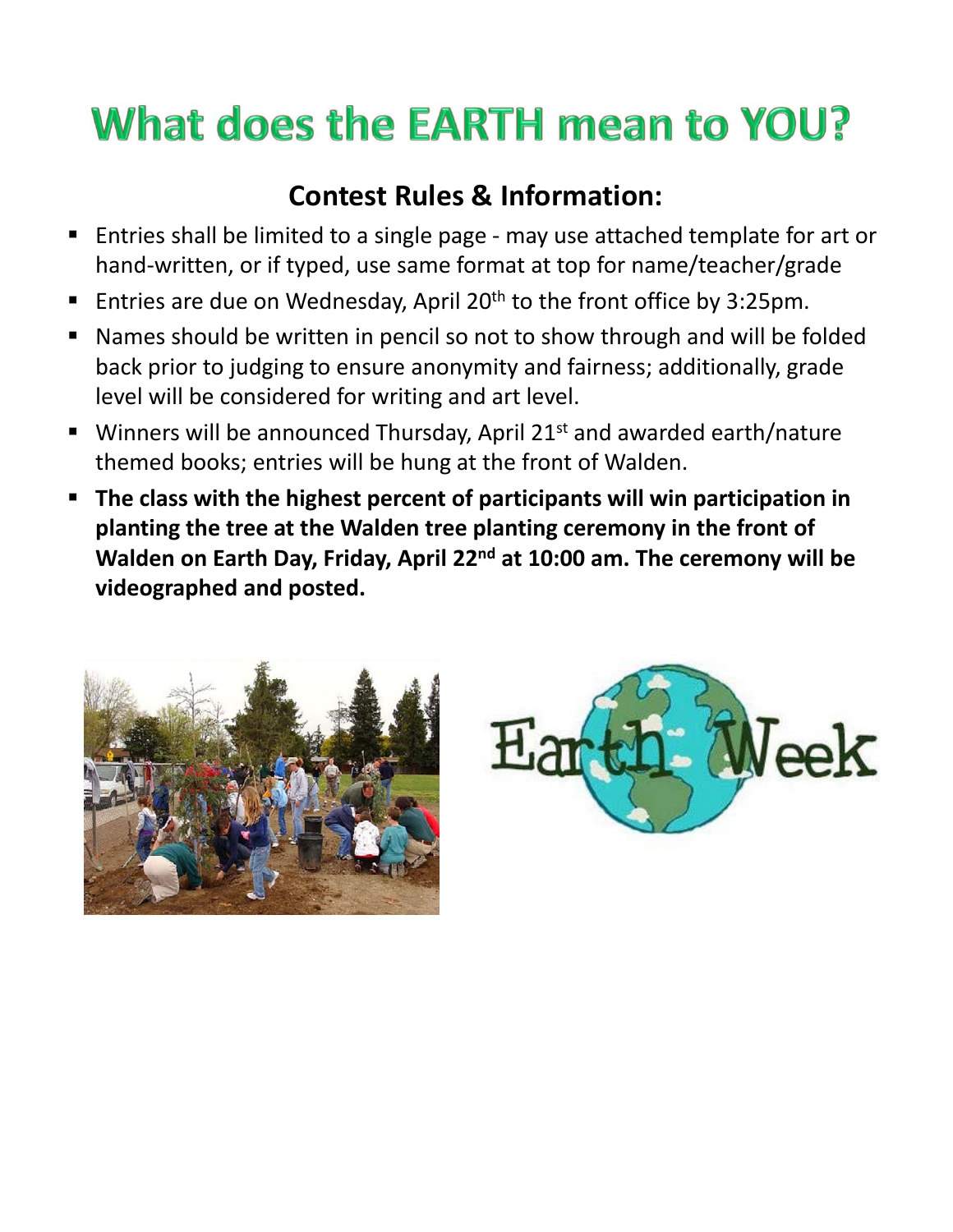**Draw, paint or color a picture with commentary, or write in response to one of the following topics in one page to share how the Earth is important to you. Entries due 4/20 front office.**



**1. What is an outdoor activity you like to do with your friends & family?**

**2. What is your favorite vegetable or fruit that grows in a garden?**



**4. What is the most interesting animal in nature you have ever seen?**

**3. What is the coolest natural occurrence you have observed outside in nature?**





**5. What do you do at home to care for the environment? 6. What are new ways you** 



**can care for the earth?**